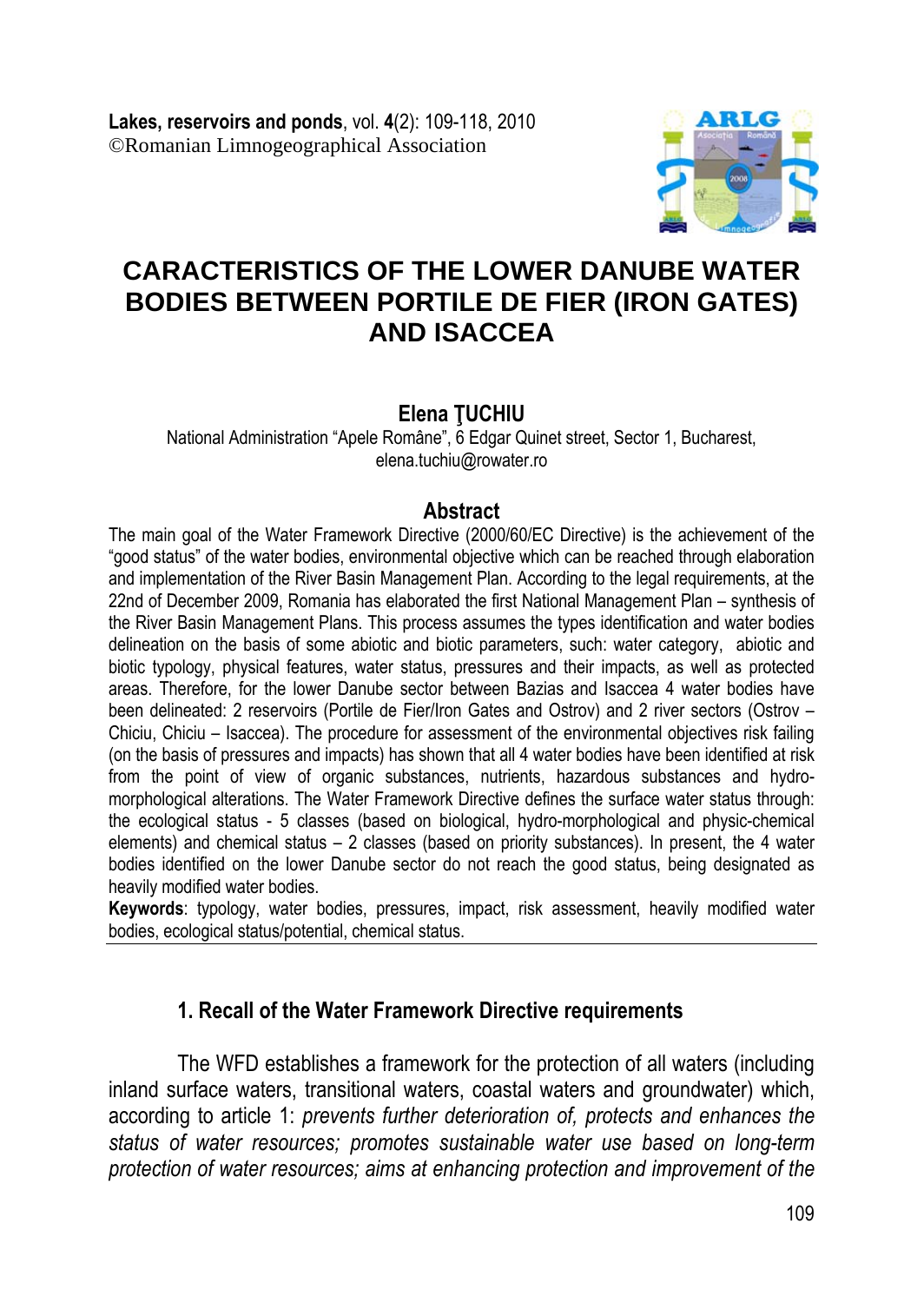*aquatic environment through specific measures for the progressive reduction of discharges, emissions and losses of priority substances and the cessation or phasing-out of discharges, emissions and losses of the priority hazardous substances; ensures the progressive reduction of pollution of groundwater and prevents its further pollution; and contributes to mitigating the effects of floods and droughts*.

The necessity of analyzing the anthropogenic pressures and their impacts is declared in the Article 5 of the Water Framework Directive (2000/60/EC Directive): "*Each Member State shall ensure an analysis of its characteristics, a review of the impact of human activity on the status of surface waters and on groundwater and an economic analysis of water use for each river basin district or for the portion of an international river basin district falling within its territory*". Also, Member States shall carry out an assessment of the susceptibility of the surface water status of bodies to the identified pressures. The result is an assessment of the likelihood that surface waters bodies within the river basin district will fail to meet the environmental quality objectives set for the bodies under Article 4. For those water bodies identified as being at risk of failing the environmental quality objectives, further characterization shall, where relevant, be carried out to optimize the design of both the monitoring programmes required under Article 8, and the programmes of measures required under Article 11.

The Water Framework Directive requires the achieving the objective of *good water status* (good ecological and chemical status for surface waters) by defining and implementing the necessary measures within integrated programmes of measures, taking into account existing Community requirements. Where good water status already exists, it should be maintained.

The ecological status represents the structure and functioning of aquatic ecosystems, defined according to the provisions of the Annex V of the Water Framework Directive, through biological quality elements, hydro-morphological and physico-chemical general elements as support elements for biological ones, as well as specific pollutants (synthetic and non-synthetic).

Member States may designate a body of surface water as artificial or heavily modified, when:

(a) the changes to the hydro-morphological characteristics of that body which would be necessary for achieving good ecological status would have significant adverse effects on: the wider environment; navigation, including port facilities, or recreation; activities for the purposes of which water is stored, such as drinking-water supply, power generation or irrigation; water regulation, flood protection, land drainage; or other equally important sustainable human development activities;

(b) the beneficial objectives served by the artificial or modified characteristics of the water body cannot, for reasons of technical feasibility or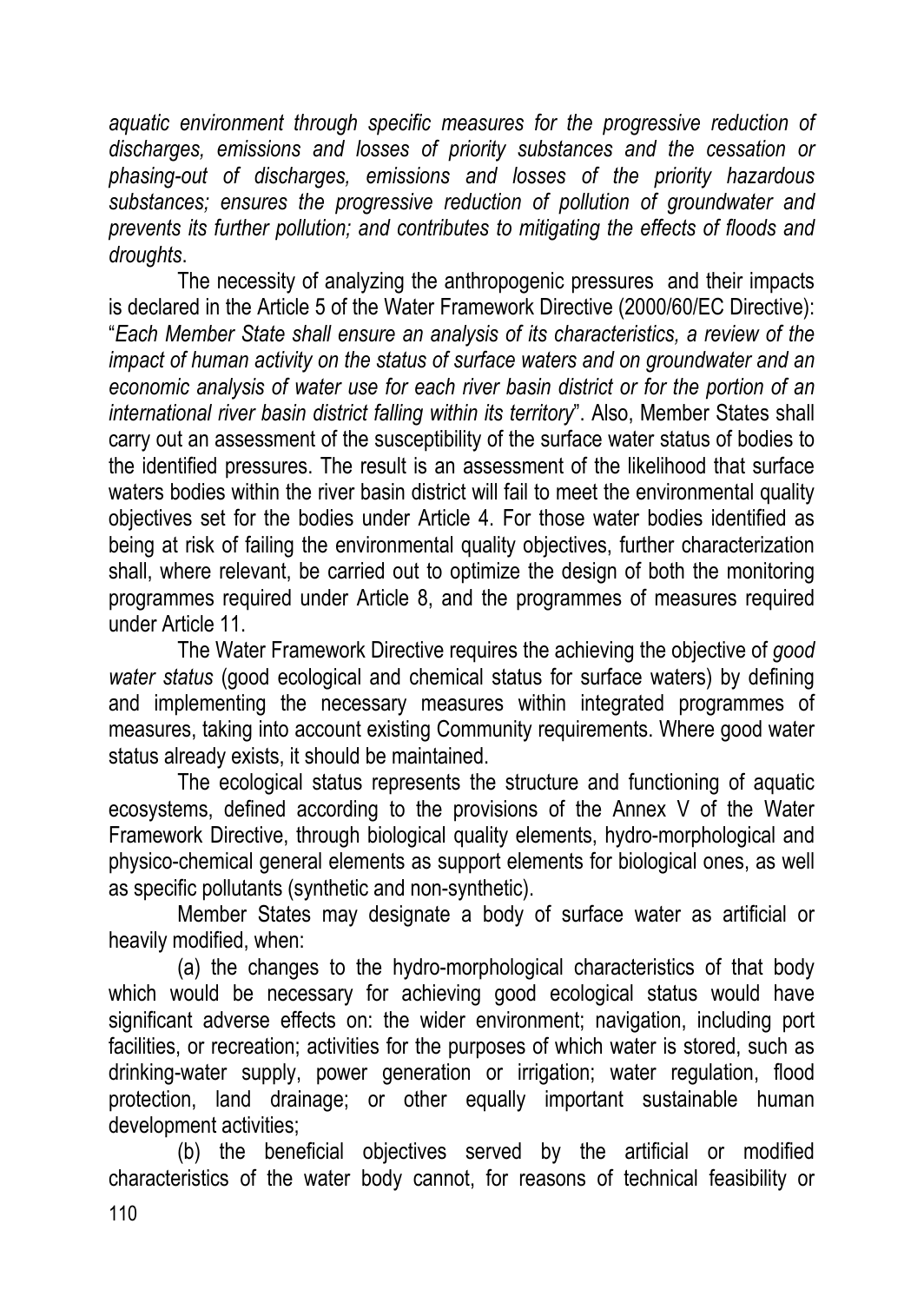disproportionate costs, reasonably be achieved by other means, which are a significantly better environmental option.

Such designation and the reasons for it shall be specifically mentioned in the river basin management plans required under Article 13 and reviewed every six years.

The good ecological potential and good chemical status are environmental objectives for artificial or heavily modified water bodies.

# **2. Typology and water body delineation**

The WFD requires that for every surface water category, the surface water bodies shall be differentiated according their types. In Romania, for water courses, the typology has been defined following 3 steps: top down approach - typology based on abiotic descriptive parameters; bottom up approach - typology based on direct measurements of biological communities variability; superposition of the first 2 approaches.

The typology for the Danube River was defined based on: harmonized methodology within the GEF/UNDP Danube Regional Project "Typology and reference conditions for river Danube using national countries contributions"; and national methodologies, considering the abiotic and biotic parameters.

The analysis has led to the definition of 3 water bodies' types for the Danube River : **RO12 – Danube River – Gorges**: ecoregion 12 (Pontic province); Geology: calcareous; catchment area: very large; altitude: 100-200 m; **RO13 – Danube River – Gorges – Calarasi**: ecoregion 12 (Pontic province); Geology: siliceous; catchment area: very large; altitude: 5-70 m; **RO14 - Danube River – Calarasi - Isaccea**: ecoregion 12 (Pontic province); Geology: siliceous; catchment area: very large; altitude: 5 m.

The Water Framework Directive defines a body of surface water as a discrete and significant element of surface water such as a lake, a reservoir, a stream, river or canal, part of a stream, river or canal, a transitional water or a stretch of coastal water.

In Romania, the following steps have been taken into consideration in the process of surface water delineation: identification of categories limits of surface waters; identification of types limits of surface waters; identification of water bodies limits using physical characterization; identification of limits of water bodies based on other criteria: surface water status, protected areas location, hydro-morphological alterations.

For the Danube River, 4 water bodies (WB) have been delineated (excluding Danube Delta): **WB 1 (Bazias - Iron Gate dam)** - WB length 132 km (km 1075-943); **WB 2 (Iron Gate dam - Ostrov)** - WB length 80 km (km 943-863)**; WB 3**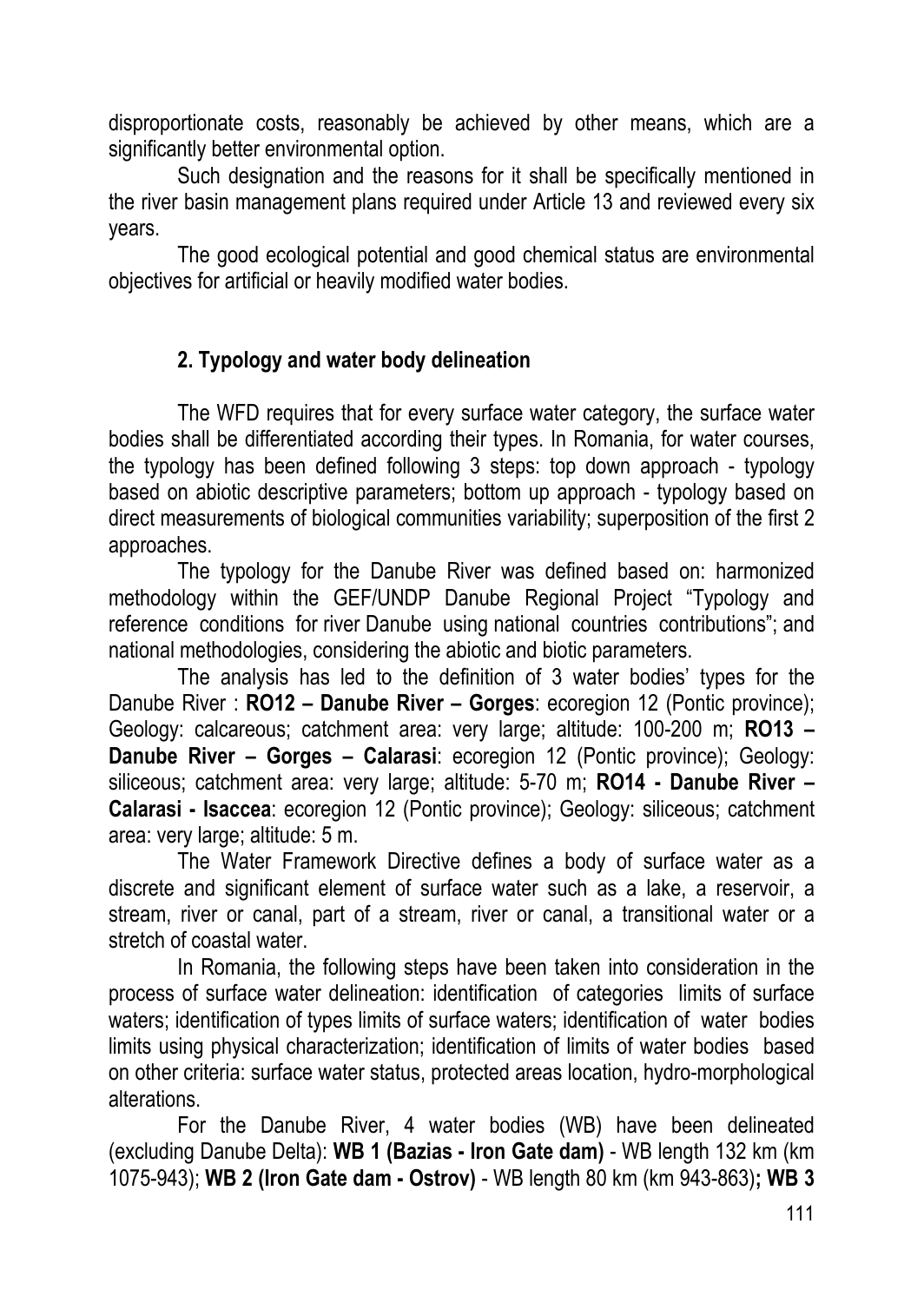**(Ostrov - Chiciu)** - WB length 487,5 km (km 863-375.5); **WB 4 (Chiciu - Issacea)** - WB length 275,5 km (km 375.5-100).

## **3. Assessment of risk of failing the environmental quality objectives**

The main steps for pressures and impact assessment are: identification of driving forces and pressures; identification of significant pressures; impact evaluation; assessment of risk of failing the environmental quality objectives.

For pressures and impact assessment the DPSIR (Driver-Pressure-State-Impact-Response) concept is used. Thus, there is necessary to include information on drivers (anthropogenic activities that may have an environmental effect), pressures (the direct effect of the driver, for example, an effect that causes a change in flow or a change in the water chemistry), state (the condition of the water body resulting from both natural and anthropogenic factors, for example: physical, chemical and biological characteristics), impact (the environmental effect of the pressure, for example: algal growth/eutrophication) and response (the measures taken to improve the state of the water body).



**Fig. 1. Pressure and impact assessment** 

The pressure and impact assessment is used in the processes of water body delineation, water body characterization, water body classification (in 3 categories: natural, heavily modified and artificial water bodies), establishing the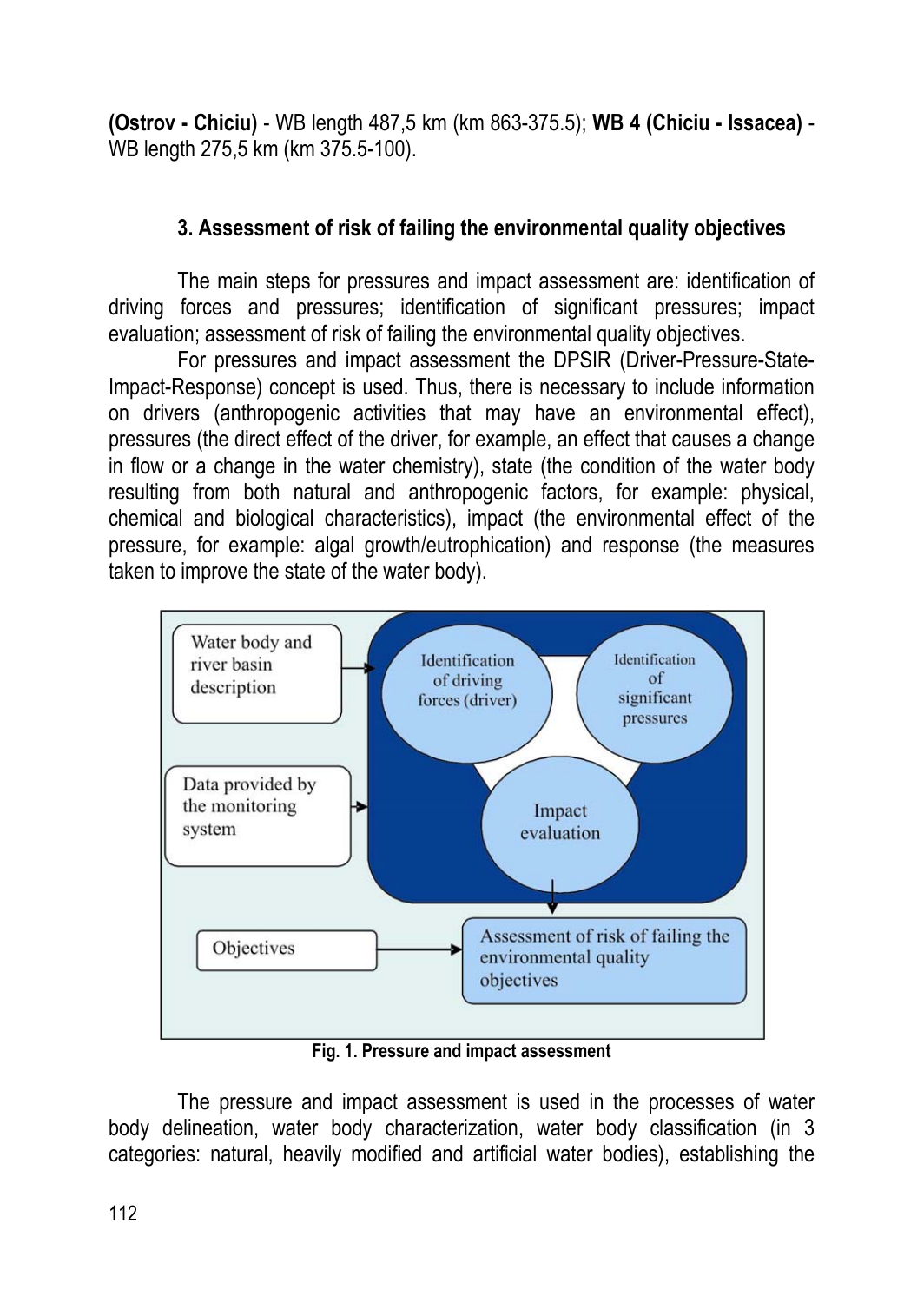program of measures (especially the supplementary measures), application of cost effectiveness and cost benefit analyses and application of exemptions.

The following significant pressures have been identified for the studied Danube water bodies: **hydro-morphological alterations and pollution: point and diffuse sources**. The Danube River is characterized by numerous hydro-technical structures with the most important uses: hydropower, flood protection, navigation and urbanization.

For the Danube River on the Romanian territory, the social and economical activities have played an important role, which have led to significant morphological and hydrological alterations in the last decades.



**Fig. 2. The Danube River Water Bodies and hydro-morphological alterations** 

The main **hydro-morphological alterations** located on the above mentioned water bodies and their effects are: **a. transversal barriers (dams)**: WB 1 and 2 (Iron Gates I and Ostrov) with interruption of the longitudinal connectivity, changing the water bodies' category (from river to reservoir) and with multiple effects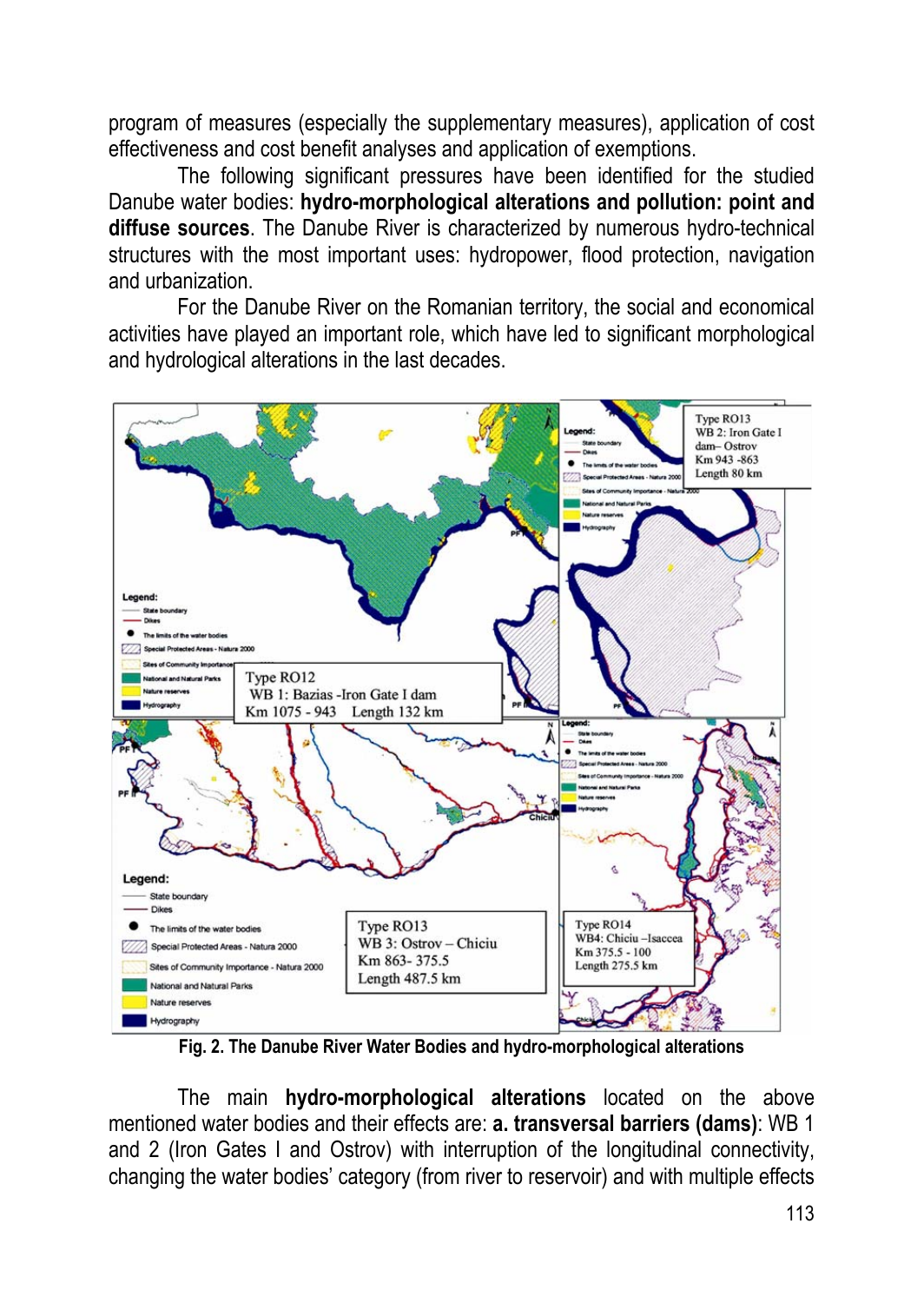on aquatic fauna and flora; **b. extensive embankment**: WB 3 - Ostrov – Chiciu (embankment: 73 %); WB 4 - Chiciu – Isaccea (embankment: 92 %); these embankments have caused the interruption of lateral connectivity, habitats changes, loss of spawning areas and other services ensured by wetlands; **c. navigation**: for all river sectors (WB 1, WB 2, WB 3, WB 4).

For the lower Danube, a significant surface of wetlands and flood plain has been lost (473,556 ha).

**The hydrological alterations** consist in a slight increase of the flow peaks with about 5%; a big decrease of sediment discharge caused by hydraulic works from the Danube basin (69.4  $\cdot$  106 t/y – at the beginning of the 20th century; 53 106 t/y – at the beginning of the '50s;  $30 \cdot 106$  t/y – at the late '80s; slight increase in the last period).

The **human agglomerations, the industry and agriculture** contribute significantly through point and diffuse sources to the Danube water bodies pollution with organic substances, nutrients and hazardous substances. At the national level, there have been inventoried a number of 1764 point sources, out of which 947 (436 agglomerations, 325 industrial sources, 181 agricultural sources and 5 other types) are significant taking into consideration criteria of significance. Some of these sources directly discharge in the Danube Water Bodies, but the majority discharge into Danube tributaries. Also, the status of the Danube river on the Romanian territory highly depends on the pollutant inputs (especially nutrients and heavy metals) from upstream countries of the entrance of the Danube river into Romania.

**The impact evaluation** process is based on comparing water body status with environmental objectives defined for the analyzed water body. In the framework of significant water management issues process, there have been identified 4 categories of major issues: pollution with organic substances, pollution with nutrients, pollution with hazardous substances and hydro-morphological alterations, for which the impact has been evaluated and there have been established specific measures in order to reach the environmental objectives.

**The pollution with organic substances** produces a significant impact on aquatic ecosystems measures through species composition changes, species biodiversity decreasing, as well as reduction of fish fauna population or fish mortality in the context of a drastic reduction of dissolved oxygen concentration.

**The nutrients** in high concentration in the water bodies lead to excessive algal growth (eutrophication), especially for stagnant or semi-stagnant water bodies (lakes, reservoirs, shallow rivers running with reduced water velocity), determining species composition changes, species biodiversity decreasing, as well as reduction of water use (drinking water and recreation, etc.).

**The hazardous substances** produces toxicity, persistence and bioaccumulation in the aquatic environment. In the process of risk assessment with hazardous substance the lack of monitoring data should be mentioned.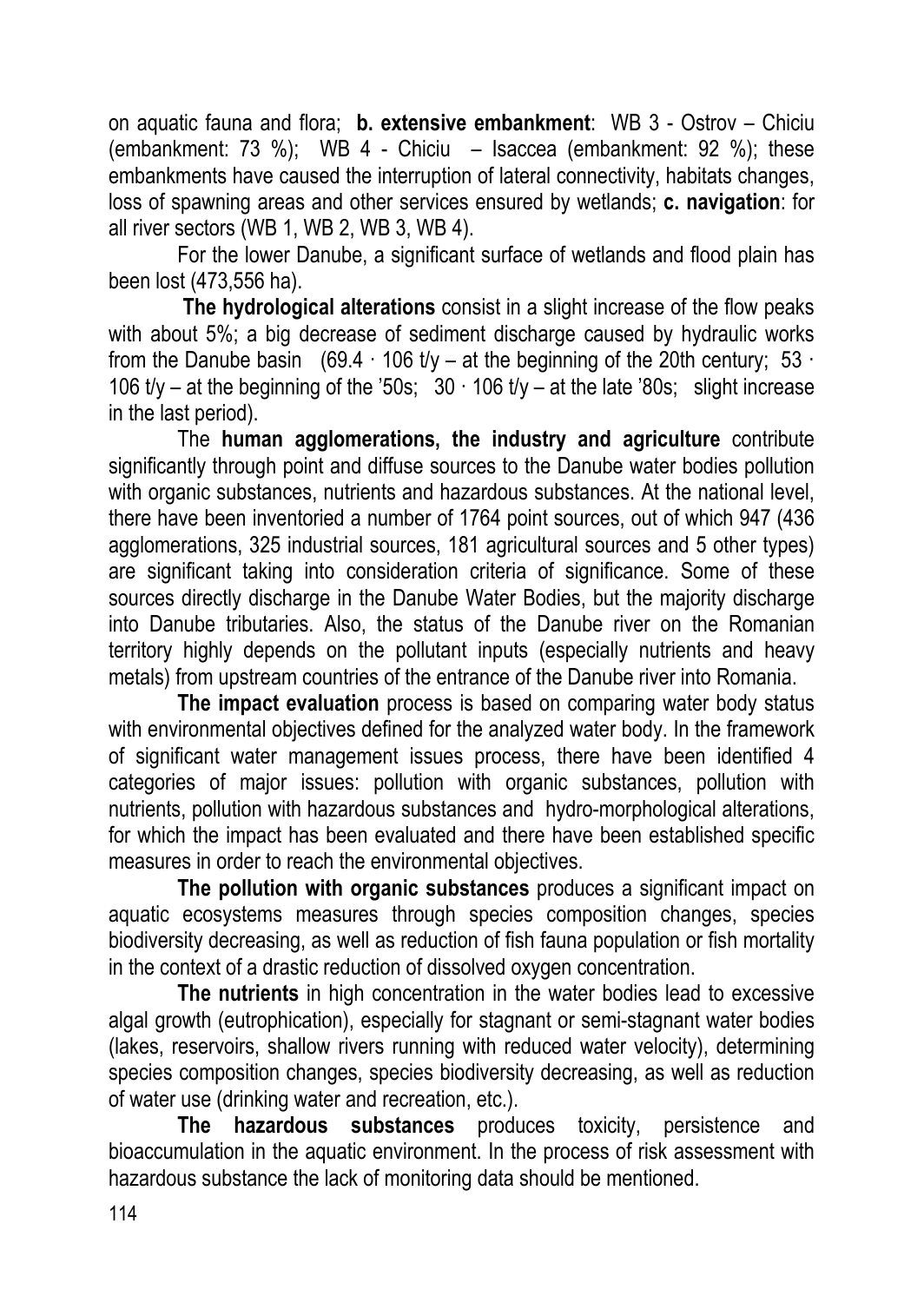The procedure for assessment of the environmental objectives risk failing (on the basis of pressures and impacts) has been shown that all **4 water bodies have been identified at risk from the point of view of organic substances, nutrients, hazardous substances and hydro-morphological alterations**.

### **4. Heavily modified water bodies designation**

Heavily modified water body means a body of surface water which as a result of physical alterations by human activity is substantially changed in character.

The identification and the designation of the Danube water bodies as heavily modified are based on a step-wise approach (steps 1-8) described in the Guidance document no.4 "Identification and Designation of Heavily Modified and Artificial Water Bodies", following the principles of Art. 2 (9) and Art. 4(3) of the Water Framework Directive.

The designation of the Danube River as heavily modified water bodies is the result of a long series and in-depth discussions and analysis, a wide range of universities, institutions and organizations being part of this comprehensive process. The identification of the Danube WBs as heavily modified has been assessed in respect of being physically altered, substantially changed in character with extensive/widespread, profound, and irreversible alterations.

The assessment of failing good ecological status has been considered as the first step (the precondition) in the process on the national and basin-wide final heavily modified designation of the Danube water bodies.

# **5. Assessment of ecological status/potential and chemical status**

The assessment of the ecological status has been based on the Water Framework Directive compliant assessment method developed upon the specific types of the Romanian stretch of the Danube river, which has been derived from: national data - historical data (starting from 1910,1950-1960), reliable empirical data, statistical analyses (recent data from 2001-2007), expert judgment; joint Danube Survey I and Joint Danube Survey II data as a supportive tool in the national assessment process of the Danube River.

Nevertheless, one of the most restrictive issues in the assessment of the Danube River's water bodies was the difficulty to estimate the reference conditions for considered quality elements.

The application of the assessment system for the Danube River based on the improved conceptual and analytic framework considering the Lower Danube river as complex systems / "land-waterscape" (defined by complex and strong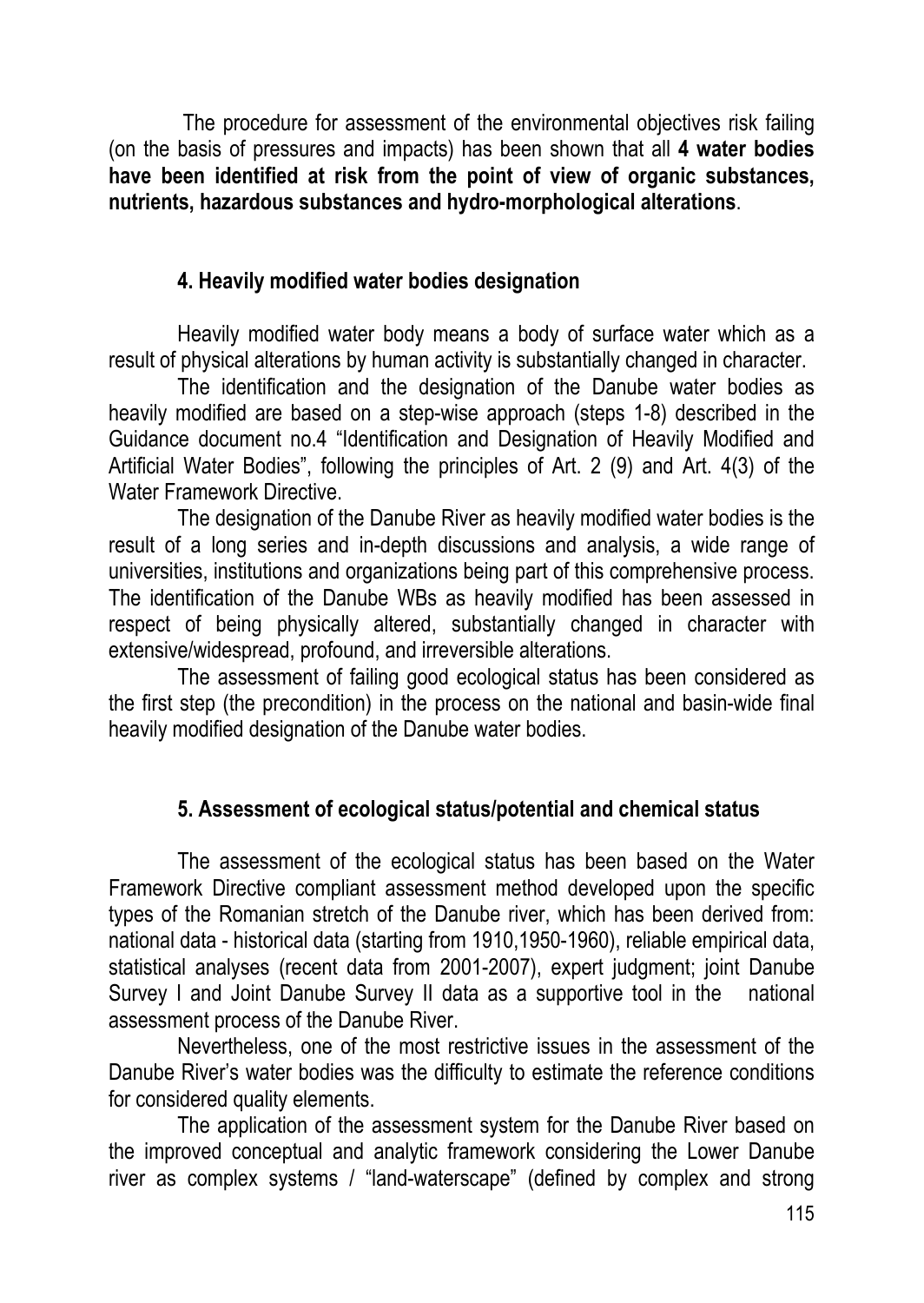interactions and interdependences among the main river channel and the lentic, lotic and terrestrial – aquatic ecosystems of its floodplain) has led to the conclusion that the 4 analyzed water bodies are not in good ecological status.

The ecological status assessment based on compliant methods, has considered the following quality elements: macro-invertebrates, fish fauna and phytoplankton (based on the "**worst case" approach**), the general physical and chemical conditions, specific pollutants and hydro-morphological conditions. The detailed results of the ecological status/potential and chemical status evaluation for the Danube water bodies are presented in the table 1.

| Water Body      | River Type  | <b>Biological Quality</b><br>Elements |                       |                                 |               |                              |                  |                                          |                                                                |                              |                                                |                             |                                 |                                                    |                           |                                       |
|-----------------|-------------|---------------------------------------|-----------------------|---------------------------------|---------------|------------------------------|------------------|------------------------------------------|----------------------------------------------------------------|------------------------------|------------------------------------------------|-----------------------------|---------------------------------|----------------------------------------------------|---------------------------|---------------------------------------|
|                 |             | Fish                                  | Benthic invertebrates | Phytobenthos and<br>Macrophytes | Phytoplankton | status<br>Overall biological | Hydro-morphology | General Physical and Chemical Conditions | Specific Pollutants (Good or<br>Failing) for Ecological Status | ecological status<br>Overall | Confidence class for overall ecological status | Heavily Modified Water Body | Potential<br>Overall Ecological | (overall ecological potential)<br>Confidence Class | <b>Status</b><br>Chemical | Confidence Class<br>(chemical status) |
| WB <sub>1</sub> | RO12        | P                                     | P                     | Z                               | G             | P                            | B                | G                                        | G                                                              | P                            | Med                                            | Yes                         | M                               |                                                    | F                         | Med                                   |
| WB <sub>2</sub> | RO12        | P                                     | P                     | Z                               | G             | P                            | B                | G                                        | G                                                              | P                            | Med                                            | Yes                         | M                               | L                                                  | F                         | Med                                   |
| WB <sub>3</sub> | RO13        | M                                     | P                     | Z                               | G             | P                            | B                | G                                        | G                                                              | P                            | Med                                            | Yes                         | M                               | L                                                  | F                         | Med                                   |
| WB4             | <b>RO14</b> | G                                     | P                     | Z                               | G             | P                            | P                | G                                        | G                                                              | P                            | Med                                            | Yes                         | M                               |                                                    | F                         | Med                                   |

**Table 1. Danube water bodies ecological status/potential and chemical status assessment** 

Legend: Ecological status/potential classes: H-high; G-good; M-moderate; P-poor; B-bad; Zunknown. Chemical status classes (based on priority substances): G-good; F-failing. Confidence classes in status/potential assessment: Med – medium and L – low.

# **Conclusions**

The main goal of the Water Framework Directive is the achievement of the good status of the water bodies, environmental objective which can be reached through elaboration and implementation of the River Basin Management Plan. The River basin Management Plans shall contain a summary of significant pressures and impact of human activity on the status of surface water and groundwater, including: estimation of point source pollution; estimation of diffuse source pollution, including a summary of land use; estimation of pressures on the quantitative status of water including abstractions; analysis of other impacts of human activity on the status of water.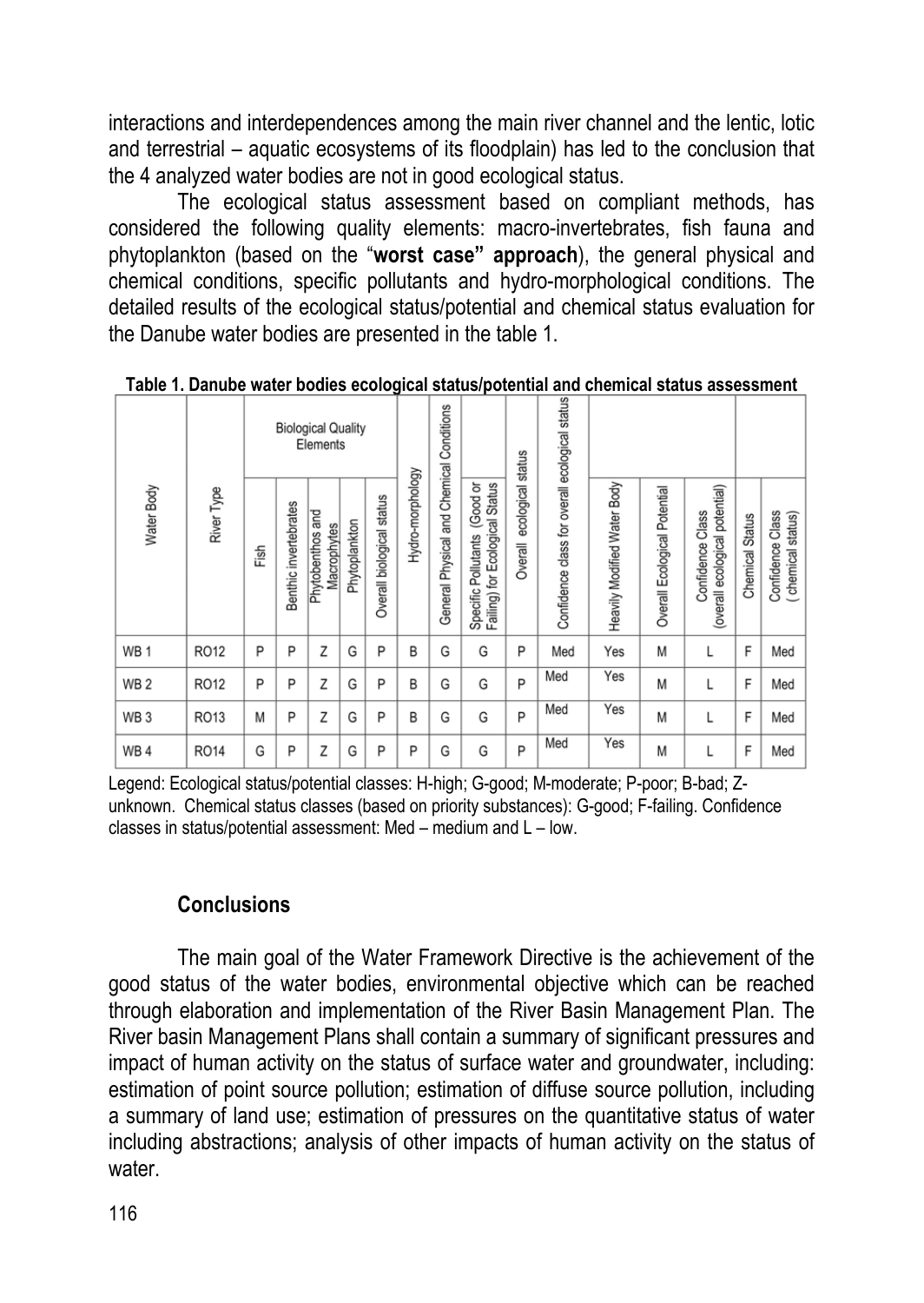For the Danube River, all 4 water bodies have been identified as heavily modified water bodies because of hydro-morphological alterations and also all water bodies are at risk from the point of view of organic substances, nutrients, hazardous substances.

The water bodies identified on the lower Danube sector do not reach the good status, being necessary measures aiming at reduction of the pollution from human agglomerations, industry and agriculture, both at the national level and in the entire Danube International Hydrographical District, as well as the restoration of the Danube flood plain, having in view the wetlands with specific habitats and biodiversity.

# **Bibliography**

- Şerban, P., Gălie, Andreea, (2006), *Managementul apelor. Principii şi reglementări europene*, Editura Tipored, Bucureşti;
- Ţuchiu, Elena, (2010), Analiza presiunilor antropice şi a impactului acestora asupra corpurilor de apă de suprafaţă-etapă importantă în realizarea planurilor de management, [Analysis of anthropogenic pressures and their impacts on surface water bodies – important step in elaboration of the river basin management plans], in Gastescu, P., Bretcan, P (edit.) *Resursele de apă din România. Vulnerabilitate la presiunile antropice*. Lucrările primului simpozion naţional, 11-13 iunie 2010, Târgovişte, 496p.: 59-66;
- Vădineanu, A., Vădineanu, R.S., Cristofor, S., Adamescu, M. C., Cazacu, C., Postoloache, Carmen, Rîşnoveanu, Geta., Ignat G., (2009), Scientific arguments for identification of the Lower Danube River System (LDRS) as "Heavily Modified Water Body" (HMWB), the *6th Symposium for European Freshwater Sciences*, Sinaia;
- \*\*\*, (2000), *Directive 2000/60/EC of the European Parliament and of the Council of 23 October 2000 establishing a framework for Community action in the field of water policy*, Official Journal of the European Communities;
- \*\*\*, (2003), *Common Implementation Strategy for the Water Framework Directive (2000/60/EC) – Guidance for the analysis of pressures and impacts in accordance with the Water Framework Directive*, European Commission;
- \*\*\*, (2003), *Instrucţiuni metodologice privind identificarea surselor punctiforme şi difuze de poluare şi evaluarea impactului acestora asupra apelor de suprafaţă*, [*Methodological guidance on point and diffuse sources identification and evaluation of their impact on surface waters*], Apele Române", Bucureşti;
- \*\*\*(2005), *Raportul 2004-Planurile de Management ale Bazinelor Hidrograficecaracteristici ale bazinului hidrografic,controlul impactului asupra mediului a activităţilor umane şi economice, analiza apelor uzate*, [*Report 2004 – River Basin Management Plans - Characteristics of the river basin, review of the*